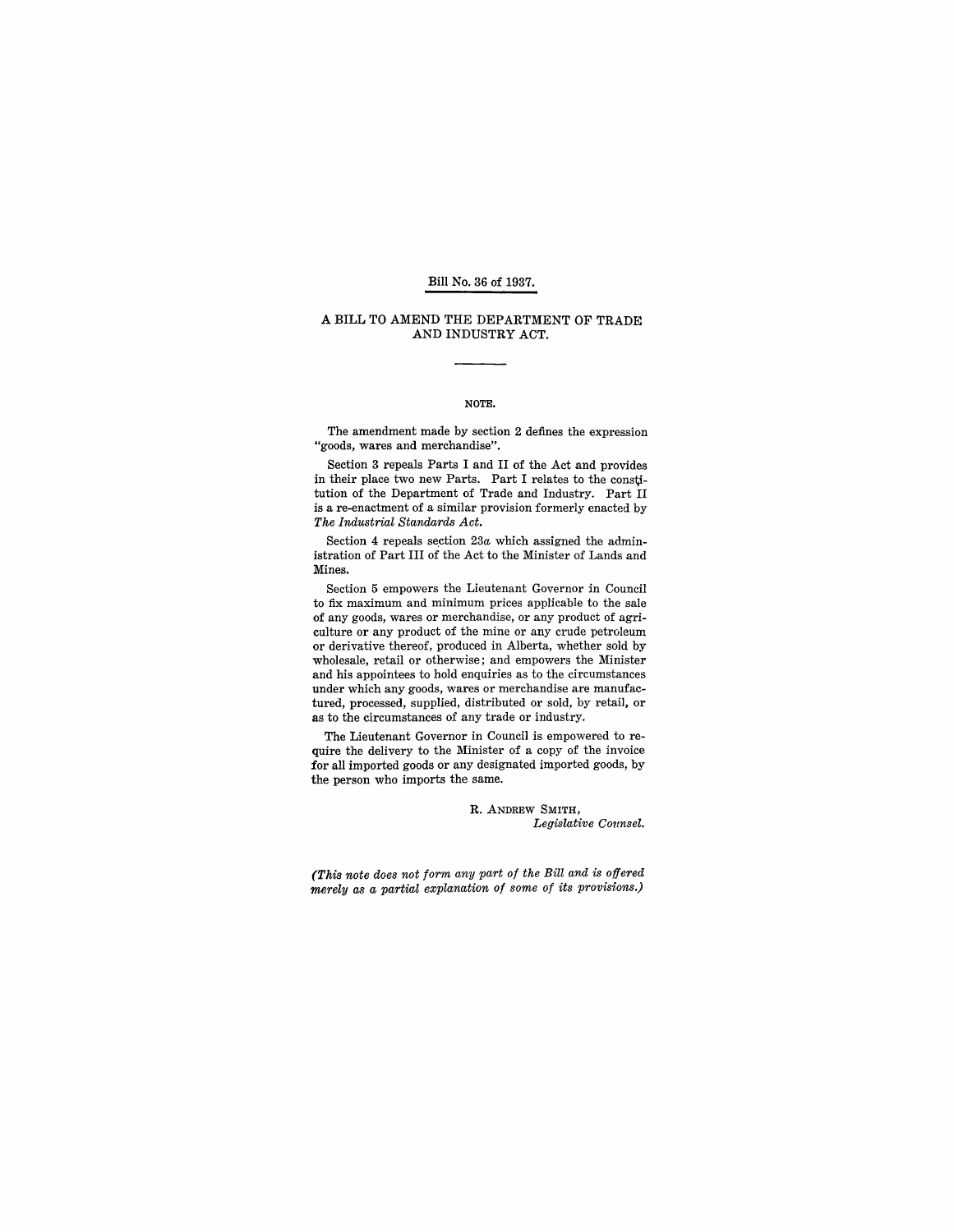# **BILL**

### No. 36 of 1937.

An Act to amend The Department of Trade and Industry Act.

## *(Assented to* ,1937.)

HIS MAJESTY, by and with the advice and consent of the Legislative Assembly of the Province of Alberta, enacts as follows:

1. This Act may be cited as *"The Department of Trade and Industry Act Amendment Act, 1937."* 

*2. The Department of Trade and Industry Act,* being chapter 33 of the Statutes of Alberta, 1934, is hereby amended as to section 2 by adding at the end thereof the following:

"and the expression 'goods, wares and merchandise' in-cludes every kind and description of goods and chattels which is dealt in, bought or sold, within the Province.".

3. The said Act is further amended by striking out the whole of Part I and the whole of Part II and by substituting therefor the following:

### "PART 1.

3.-(1) There shall be a department of the Public Ser-vice of the Province to be called The Department of Trade and Industry over which the member of the Executive Council appointed by the Lieutenant Governor in Council under the seal of the Province to discharge the functions of the Minister of Trade and Industry shall preside.<br>"(2) The Lieutenant Governor in Council may appoint a

Deputy Minister and such other officers, clerks and servants as are requisite for the conduct of the business of the Department and may prescribe their respective duties and remun- eration.

"(3) The Lieutenant Governor in Council may appoint suitable persons to act as agents of the Minister to carry out such duties as may be prescribed from time to time by the Minister, and in the carrying out of such duties the agents of the Minister shall have the same powers of summoning witnesses before them, requiring witnesses to give evidence on oath, and to produce documents and things as may be conferred upon Commissioners appointed pursuant to *The Public Inquiries Act.*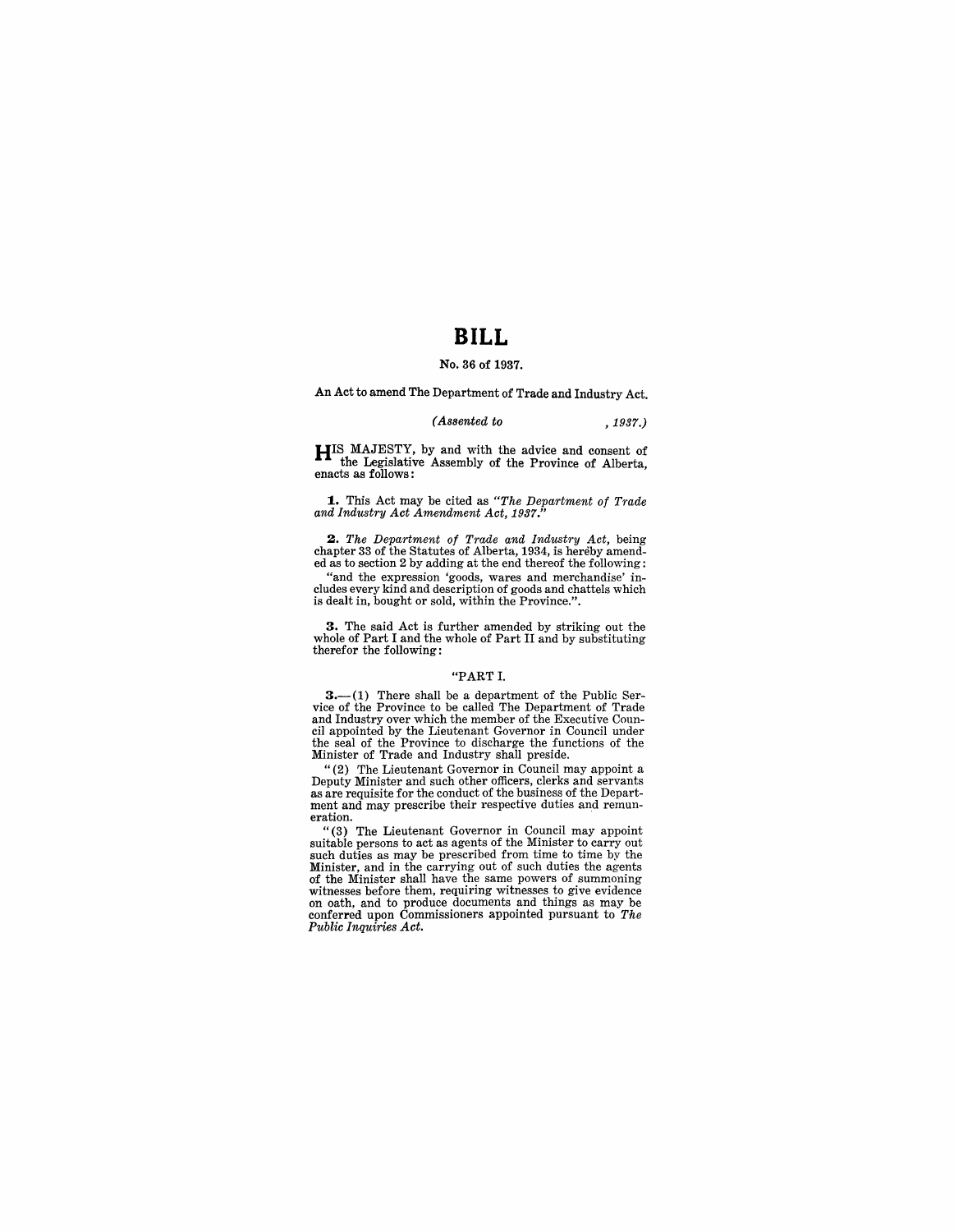"4. It shall be the duty of the Minister to encourage the betterment of the conditions of all trades in the Province and the development of the natural resources of the Province, and for that purpose he is empowered,-

- " $(a)$  to enquire into any condition for the time being
- prevalent in any trade;<br>
"(b) to make surveys from time to time of all or any natural resources of the Province and to formulate plans for their useful, economical and orderly development;
- *"(c)* to promote and attend conferences of representatives of the persons engaged in carrying 011 or employed in any trade for the purpose of discussing any matter;<br>" $(d)$  to collect, arrange and systematize such information
- as to the trades of the Province and as to the natural resources of the Province as he may from time to time deem proper;
- *"(e)* to assist with information and advise any person engaged in any trade or any association of any such persons in any manner calculated to the betterment of the trade and the public;
- " $(f)$  generally to do all acts and things necessary or incidental to any of the matters hereinbefore set out.

"5. The Minister may, with the approval of the Lieutenant Governor in Council, by regulation prescribe standards of ethics, methods, practices and systems applicable to any trade carried on within the Province, or within any specified part or parts thereof, with the object of putting an end to competitive practices which are in their nature detrimental either to a trade or to any classes of persons engaged therein or to the public, and without derogating from the generality of the foregoing, may prescribe from time to time the mini- mum or maximum price respectively at which any goods, wares, merchandise or services may be sold within the Province, either by wholesale or retail, and prohibit the sale of any goods, wares or merchandise or any service at a price excess of the maximum price fixed for the sale thereof.

"G. With the approval of the Lieutenant Governor in

- Council the Minister is hereby authorized,- "(a) to appoint a general Advisory Board, to be called the Trade and Commerce Advisory Board, for the purpose of advising him in all matters or things pertaining to every business, trade, industry or occupa-tion carried on within the Province;
- $($ b) to appoint a Secretary for the said Board, also to appoint administrators or investigators to the numappoint administrators or investigators to the num- ber he deems necessary, for the purpose of obtaining information and performing all other duties re-<br>quired for the carrying out of the intent of this Act<br>or any regulations made thereunder;
- or any regulations made thereunder;<br>"(c) to appoint other boards or committees, if deemed advisable, and designate their duties;

2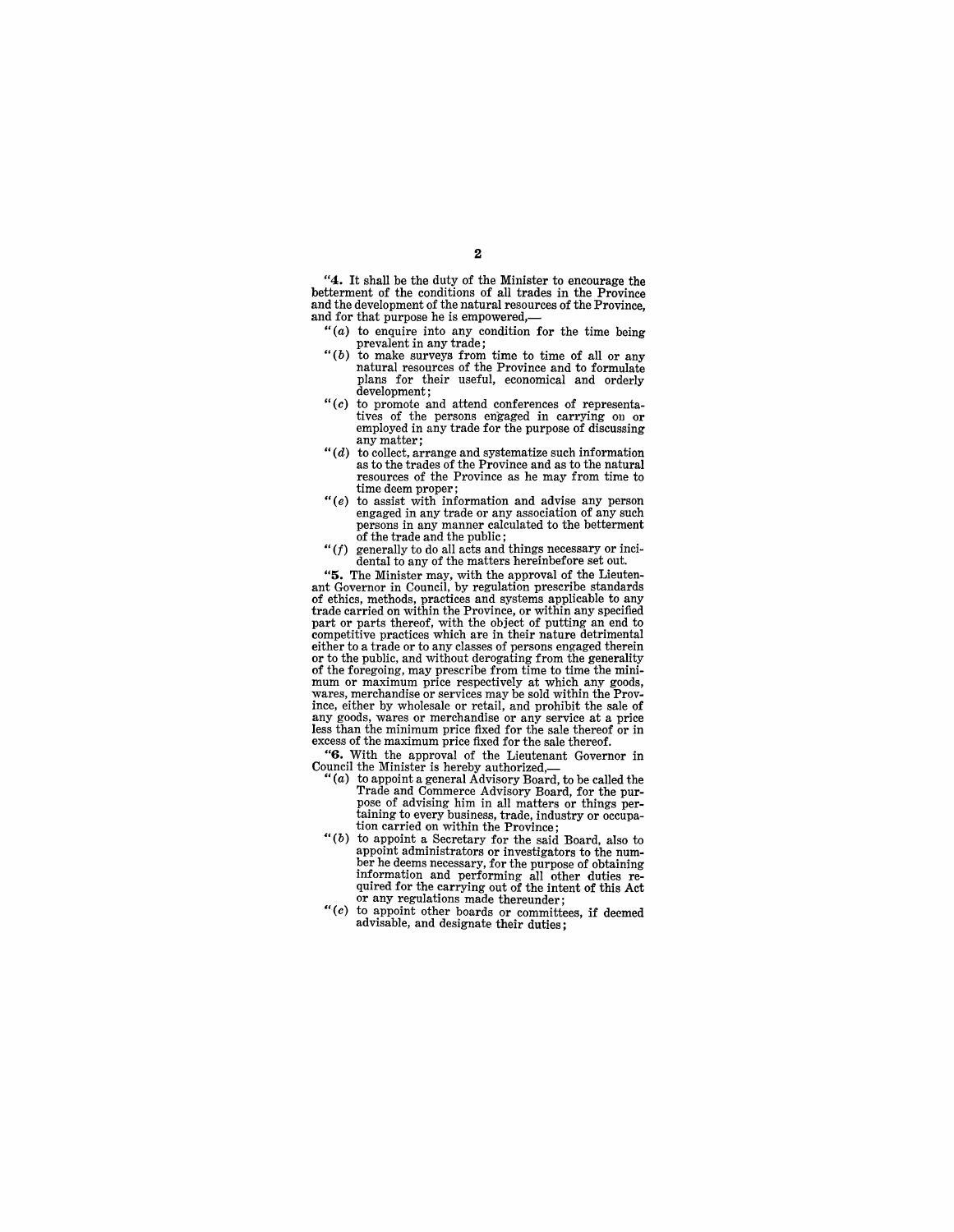*4'* (*d*) to prescribe the remuneration for all boards, com-<br>mittees, secretaries, administrators and all others, as may be appointed, and to prescribe the terms and<br>manner in which they shall discharge their duties.

"7. The Lieutenant Governor in Council may from time to time make such regulations and orders, not inconsistent with this Act, as are necessary to carry out the provisions of this Act according to their true intent.

 $\mathbf{B}(-1)$  The Lieutenant Governor in Council may, upon the recommendation of the Minister, by order published in The *Alberta Gazette*,—**1**<br>
"(*a*) declare that from and after a date fixed by the order

- any regulations or any specified part of any regula-tions shall cease to have any force or effect;
- " (b) suspend the operation of any regulations or any specified part or parts thereof, either for a fixed
- period or until further order; and "(c) alter, vary, modify or amend the provisions of any regulations.

"(2) Every order made under this section shall take effect as and from the date fixed in the order for that purpose.

"9.-(1) This Act shall apply to every trade, business, industry or occupation carried on within the Province.

"(2) The Lieutenant Governor in Council may, on the recommendation of the Minister, classify any trade, business, industry or occupation carried on within the Province and prescribe regulations applicable to the same.

'10. Every order made pursuant to this Act shall be published in *The Alberta Gazette* and shall take effect upon the date of publication or upon such later date as may be specified in the order as the date upon which the same shall take effect, and upon taking effect every such order shall have the same force and effect as if the same had been enacted as a part of this Act.

"11. In case a complaint is made to the Minister that any **PERSON CATTLE OF A CONSTRUCTED CATTLE OF A CONSTRUCT CATTLE OF A CONSTRUCT OF A CONSTRUCT OF A CONSTRUCT OF A CONSTRUCT OF A CONSTRUCT OF A CONSTRUCT OF A CONSTRUCT OF A CONSTRUCT OF A CONSTRUCT OF A CONSTRUCT OF A CONSTR** wares or merchandise, or any services at a price which is below the fair competitive price thereof, the Minister may cause such enquiry to be made in respect of such person as he deems sufficient and if he is satisfied thereby of the truth of the complaint he may in his discretion suspend or cancel for such period as he thinks proper any licence which such person holds under *The Licensing of Trades and Businesses* 

Act, 1937.<br>"**12.** Every person who knowingly contravenes any of the provisions of this Act or of any order in council, order of the Minister or regulation made pursuant thereto, shall be guilty of an offence, and shall in addition to any other penalty, be liable on summary conviction therefore to a penalty, in the case of a natural person of not more than fifty dollars and costs, and in default of payment to imprisonment for a term of not more than sixty days, and in the case of a body corporate to a penalty of not more than two hundred dollars and costs.

3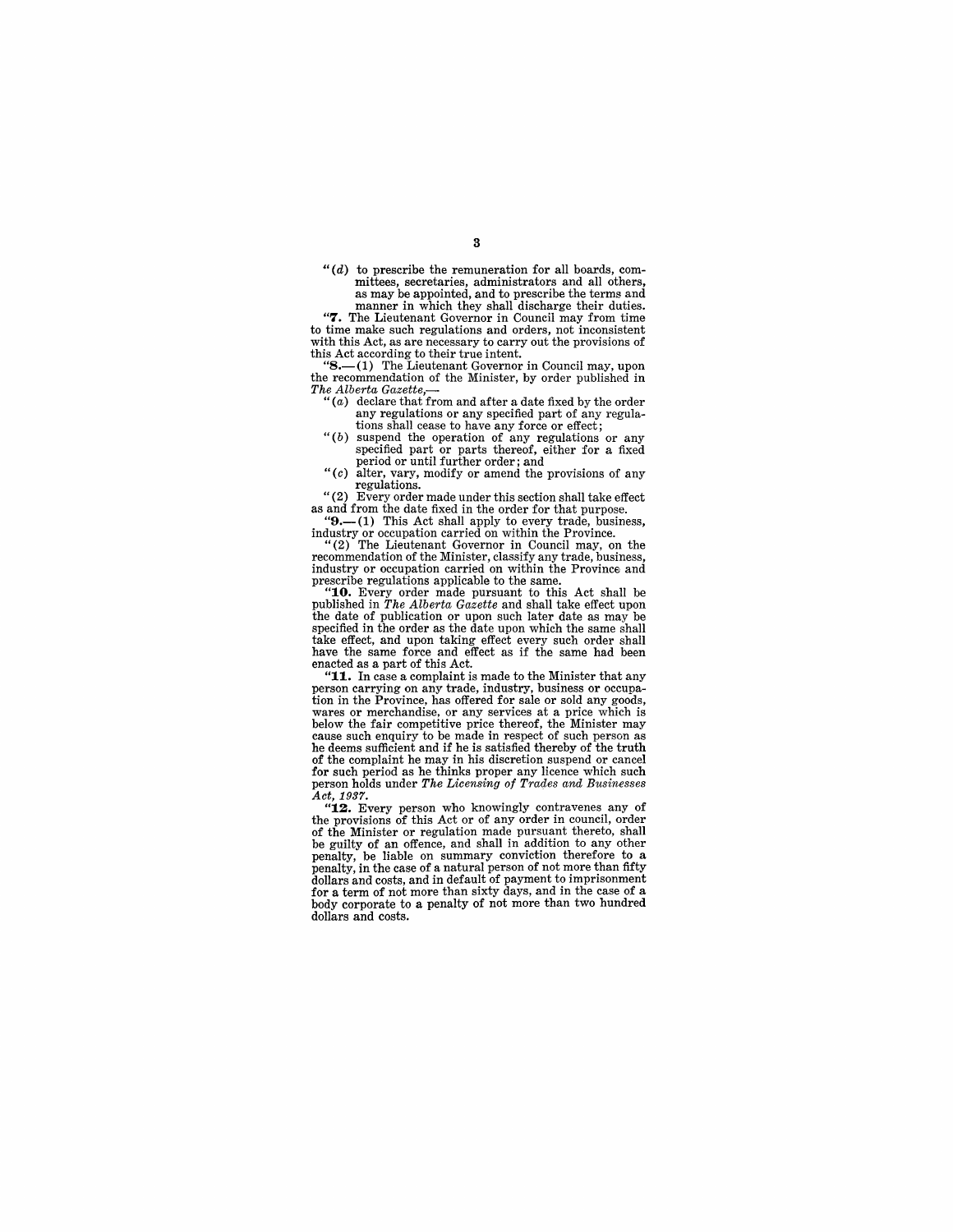$\mathbf{A}$ :

"13. Every person who is engaged in any trade, business or industry in the Province shall, whenever required so to do by the Minister, furnish to the Minister in such form and manner as he may prescribe, such information as the Minister may require as to such trade, business or industry., and any information so furnished shall be verified by the statutory declaration of some person who has knowledge of the facts to which such information relates.

#### ·'PARTII.

"14.-(1) The Lieutenant Governor in Council may from time to time make regulations,

- " $(a)$  prescribing standard specifications as to the nature, contents and quality of any commodity which is used or class thereof, and the manner in which and the occasions upon which such specifications shall be modity, either to the public generally or to any specified class of persons or any specified persons;
- $''(b)$  prescribing penalties for the contravention of any regulation made under this section which penalties shall not be more than a fine of two hundred dollars and costs and in default of payment to imprisonment for a term of not more than sixty days.

"(2) Every regulation made under this section shall be published in *The Alberta Gazette* and shall take effect as and from the date of publication or any later date specified in the order for that purpose, and shall have the same force and effect as if the same had been enacted as a part of this Act."

4. The said Act is further amended as to section *23a* by striking out the same.

5. The said Act is further amended by striking out sections 29 and 30 thereof and by substituting therefor the following:<br>"29.—1) The Minister may whenever he deems it neces-

sary, inquire into the circumstances relating to the producsary, inquire mito the Circumstances relating to the processing<br>by wholesale or retail, or in any other manner of any goods, wares or merchandise, or into any circumstances relating to any trade or industry.

""(2) The Minister may appoint such persons as he deems<br>proper to make any such inquiry on his behalf, and any perproper to make any such inquiry on his behalf, and any perinquiry so made.

"(3) The Lieutenant Governor in Council may upon the recommendation of the Minister made after the making of any such inquiry by order prescribe and fix,-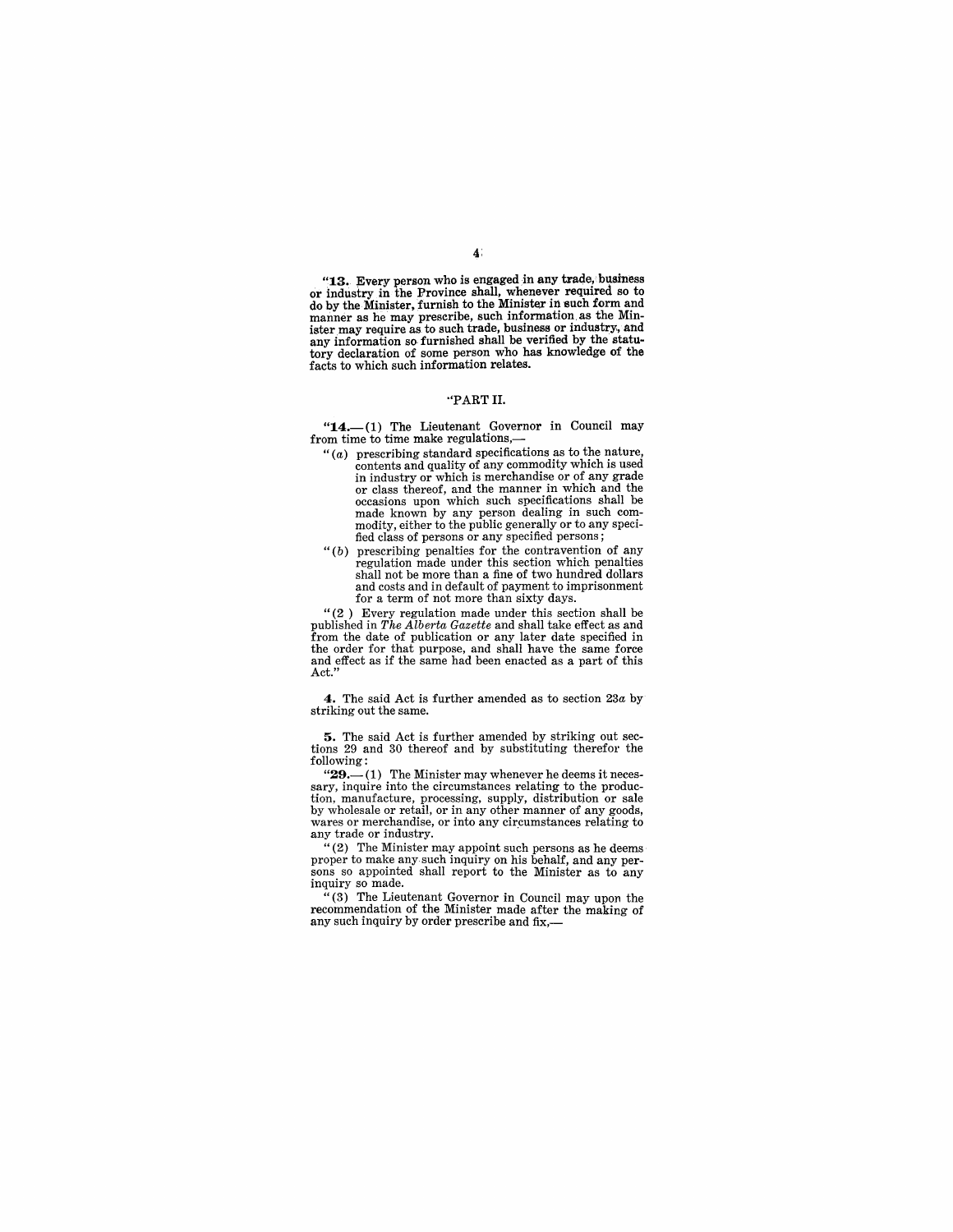- " $(a)$  the maximum or minimum price or both at which any goods, wares or merchandise shall be purchased or sold by wholesale or by retail or in any other man-ner;
- *"(b)* the maximum or minimum price or both at which any product of agriculture or of the forest, or of the mine or any crude petroleum or any derivative there-of, produced in Alberta, shall be purchased or sold;
- " $(c)$  the maximum or minimum price or both to be charged for services rendered or work done in any trade; and
- *"(d)* areas of the Province to which the order shall apply and in so doing may fix different maximum and minimum prices for different areas.

" (4) In fixing and prescribing prices pursuant to this section the Minister shall not be under any duty to take into account any plant, equipment or other investment of any kind which in his opinion is not for the time being reasonably required for the purpose of the particular trade or industry under review, or the capital represented by any such plant or equipment, and in case account is taken of any such plant, equipment, investment or capital, the Minister may allow a return thereon at such rate as he deems proper.<br>"(5) In order that there may be available full and accur-

ate and sufficient information for the purpose of determining any minimum or maximum price pursuant to this section, the Lieutenant Governor in Council may from time to time by order require that every person who imports any goods, wares or merchandise into the Province specified in the order, shall on and after a day fixed by the order, immediately wares and merchandise, transmit to the Minister a true and correct copy of every invoice relating thereto.

"(6) Every person who sells any goods in contravention of any order under this Part, or who makes default in delivering to the Minister any copy of any invoice which he is required by any order in council made pursuant to subsection  $(4)$  to deliver, shall be guilty of an offence and liable upon summary conviction to a penalty of not more than five hundred dollars and costs, and in default of payment to imprisonment for a term of not more than ninety days.

"(7) Where any person is empowered in this Act to hold any inquiry, every such person shall tor the purpose of any such inquiry have all the powers which are or may be con-<br>ferred by *The Public Inquiries Act* upon a commissioner appointed pursuant to that Act."

**G.** This Act shall come into force on the day upon which it is assented to.

5